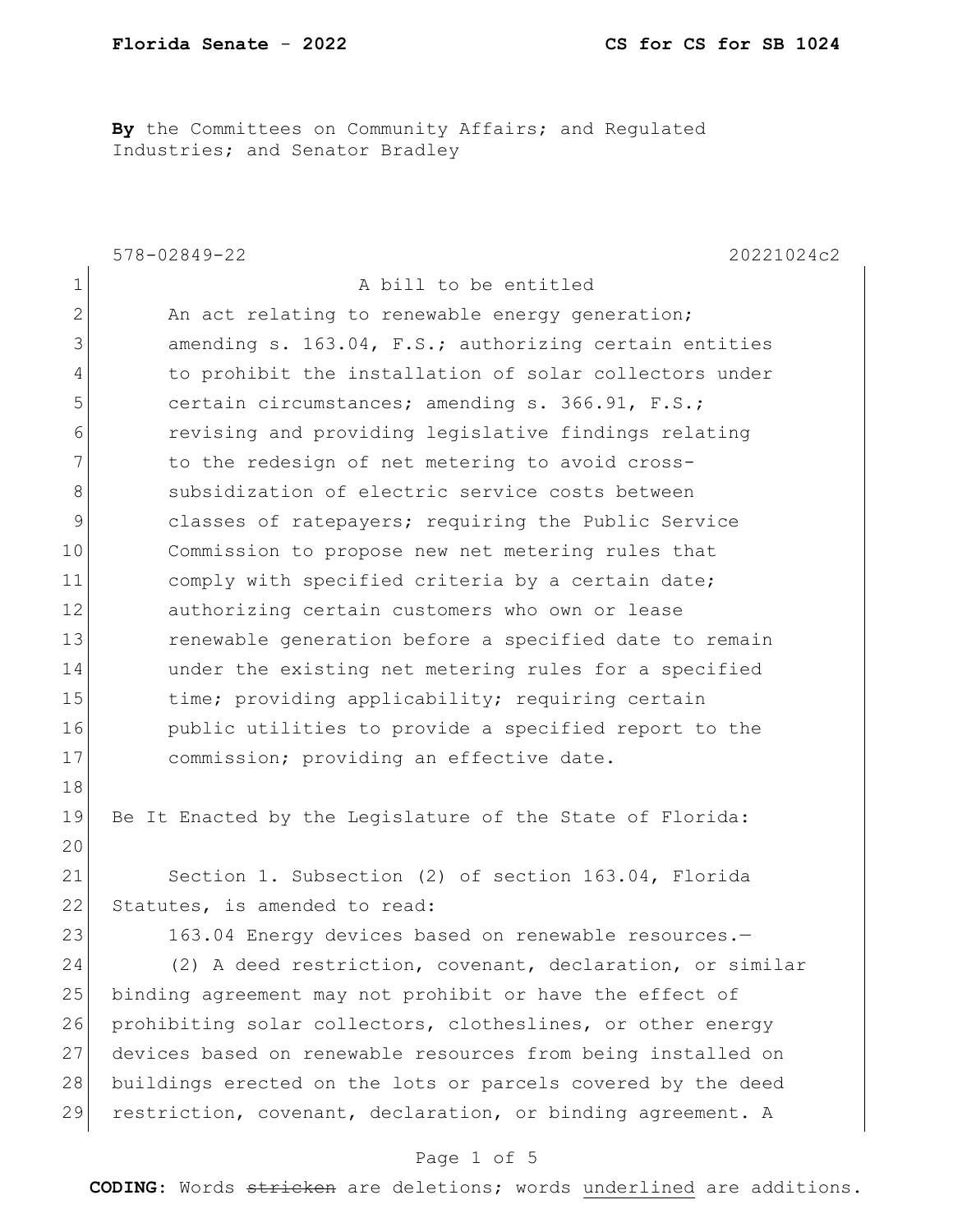|    | $578 - 02849 - 22$<br>20221024c2                                    |
|----|---------------------------------------------------------------------|
| 30 | property owner may not be denied permission to install solar        |
| 31 | collectors or other energy devices by any entity granted the        |
| 32 | power or right in any deed restriction, covenant, declaration,      |
| 33 | or similar binding agreement to approve, forbid, control, or        |
| 34 | direct alteration of property with respect to residential           |
| 35 | dwellings and within the boundaries of a condominium unit. Such     |
| 36 | entity may:                                                         |
| 37 | (a) Determine the specific location where solar collectors          |
| 38 | may be installed on the roof within an orientation to the south     |
| 39 | or within 45 degrees $45^{\circ}$ east or west of due south if such |
| 40 | determination does not impair the effective operation of the        |
| 41 | solar collectors; and                                               |
| 42 | (b) Prohibit the installation of solar collectors in                |
| 43 | locations beyond the parameters specified in paragraph (a).         |
| 44 | Section 2. Present subsections (6) through (9) of section           |
| 45 | 366.91, Florida Statutes, are redesignated as subsections (7)       |
| 46 | through $(10)$ , respectively, a new subsection $(6)$ is added to   |
| 47 | that section, and subsection (1) and present subsection (7) of      |
| 48 | that section are amended, to read:                                  |
| 49 | 366.91 Renewable energy.-                                           |
| 50 | (1) The Legislature finds that:                                     |
| 51 | (a) It is in the public interest to continue promote the            |
| 52 | development of renewable energy resources in this state in a        |
| 53 | manner that is fair and equitable to all public utility             |
| 54 | customers. Renewable energy resources have the potential to help    |
| 55 | diversify fuel types to meet Florida's growing dependency on        |
| 56 | natural gas for electric production, minimize the volatility of     |
| 57 | fuel costs, encourage investment within the state, improve          |

# 58 environmental conditions, and make Florida a leader in new and

#### Page 2 of 5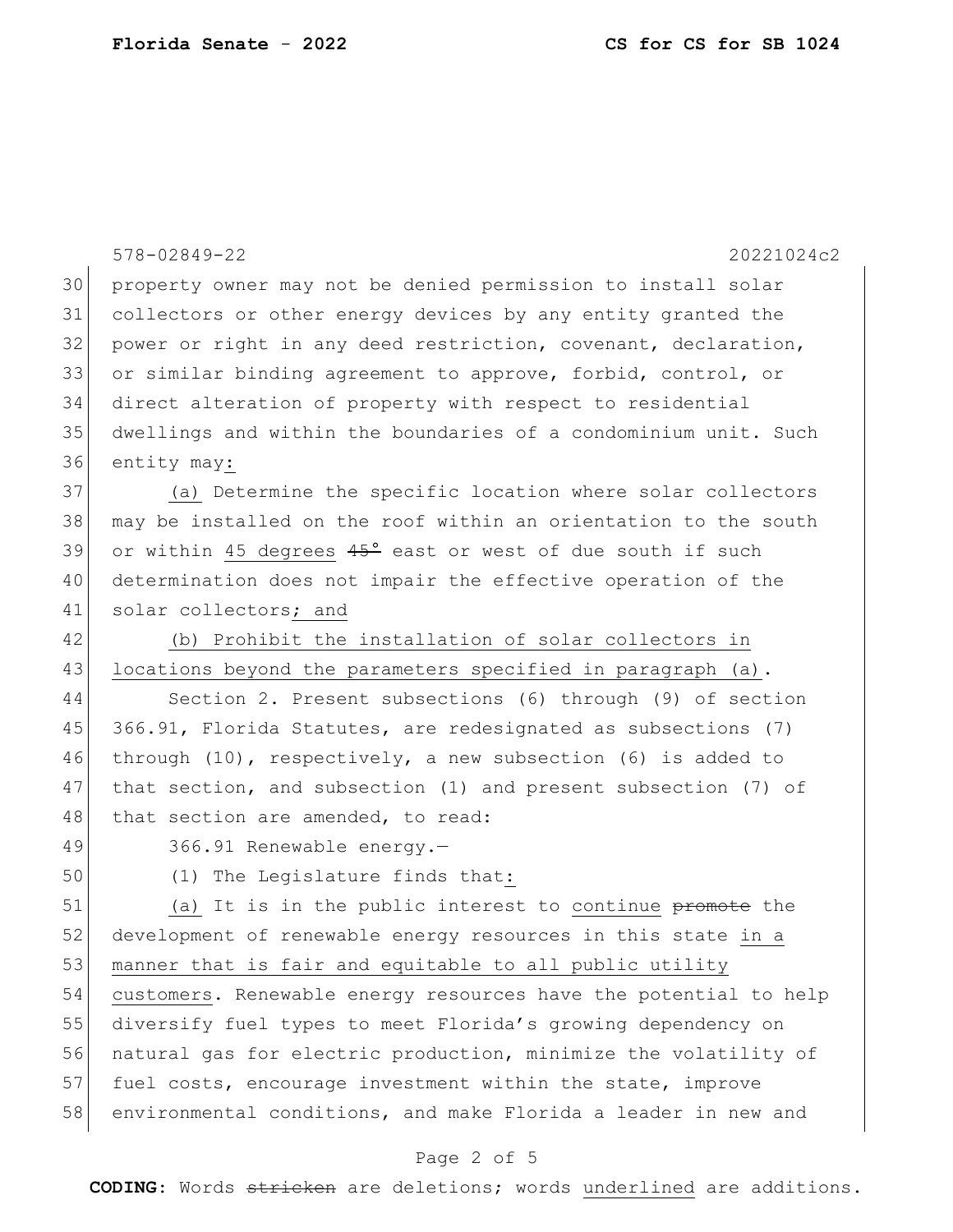|    | $578 - 02849 - 22$<br>20221024c2                                 |
|----|------------------------------------------------------------------|
| 59 | innovative technologies. The development and maturation of the   |
| 60 | solar energy industry, the substantial decline in the cost of    |
| 61 | solar panels, and the increase in customer-owned and -leased     |
| 62 | renewable generation support the redesign of net metering by the |
| 63 | commission.                                                      |
| 64 | (b) Customer-owned and -leased renewable generation are not      |
| 65 | available to many public utility customers who lack the          |
| 66 | financial resources to purchase or lease rooftop solar panels or |
| 67 | who reside in multitenant buildings. The substantial growth of   |
| 68 | customer-owned and -leased renewable generation has resulted in  |
| 69 | increased cross-subsidization of the full cost of electric       |
| 70 | service onto the public utility's general body of ratepayers.    |
| 71 | Therefore, the redesigned net metering rate structures required  |
| 72 | in paragraph (6) (a) must ensure that public utility customers   |
| 73 | who own or lease renewable generation pay the full cost of       |
| 74 | electric service and are not cross-subsidized by the public      |
| 75 | utility's general body of ratepayers.                            |
| 76 | (6) (a) On or before January 1, 2023, the commission shall       |
| 77 | propose a revised net metering rule that complies with the       |
| 78 | following criteria:                                              |
| 79 | 1. The net metering rate structures and billing must ensure      |
| 80 | that public utility customers owning or leasing renewable        |
| 81 | generation pay the full cost of electric service and are not     |
| 82 | subsidized by the public utility's general body of ratepayers.   |
| 83 | 2. The net metering must ensure that all energy delivered        |
| 84 | by the public utility is purchased at the public utility's       |
| 85 | applicable retail rate and that all energy delivered by the      |
| 86 | customer-owned or -leased renewable generation to the public     |
| 87 | utility is credited to the customer as follows:                  |
|    |                                                                  |

# Page 3 of 5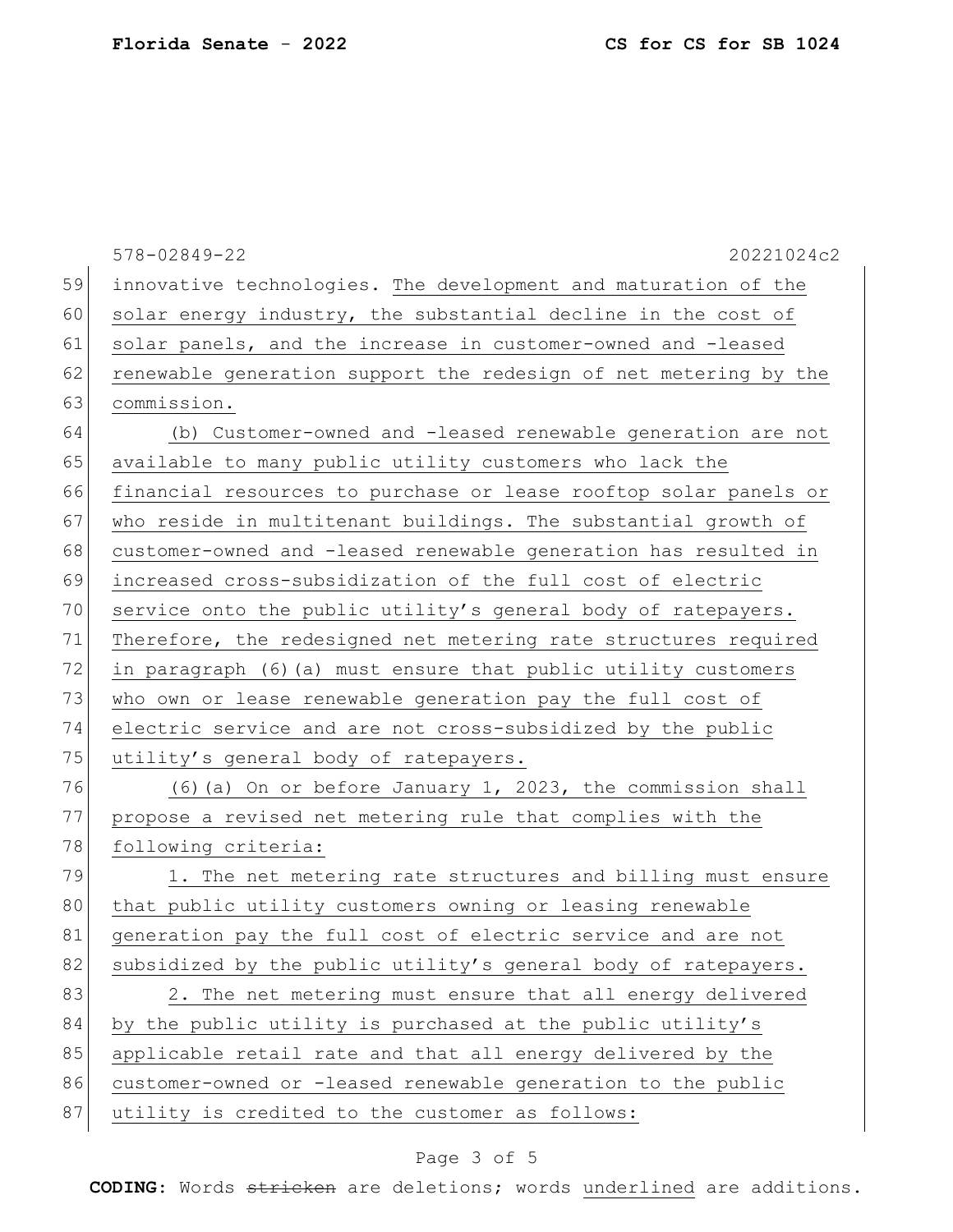|     | $578 - 02849 - 22$<br>20221024c2                                    |
|-----|---------------------------------------------------------------------|
| 88  | a. During calendar years 2024 and 2025, the credit is 75            |
| 89  | percent of the public utility's retail rate.                        |
| 90  | b. During calendar years 2026 and 2027, the credit is 50            |
| 91  | percent of the public utility's retail rate.                        |
| 92  | c. During calendar year 2028, the credit is the public              |
| 93  | utility's full avoided costs.                                       |
| 94  | 3. The net metering may include fixed charges, including            |
| 95  | base facilities charges, electric grid access fees, or monthly      |
| 96  | minimum bills, to help ensure that the public utility recovers      |
| 97  | the fixed costs of serving customers who engage in net metering     |
| 98  | and that the general body of public utility ratepayers does not     |
| 99  | subsidize customer-owned or -leased renewable generation.           |
| 100 | (b) Any public utility customer who owns or leases                  |
| 101 | renewable generation that is in service before January 1, 2023,     |
| 102 | pursuant to a standard interconnection agreement offered by a       |
| 103 | public utility shall be granted 20 years to continue to use the     |
| 104 | net metering rate design and rates that applied before the          |
| 105 | revised net metering rule was adopted under paragraph (a). This     |
| 106 | paragraph applies to customers who purchase or lease real           |
| 107 | property upon which customer-owned or -leased renewable             |
| 108 | generation is installed for all or part of that 20-year period.     |
| 109 | (c) The commission shall require a public utility                   |
| 110 | requesting a change in base rates under s. 366.06 to report to      |
| 111 | the commission the impact of net metering on the public             |
| 112 | utility's revenues and cost of service.                             |
| 113 | $(8)$ $(7)$ Under the provisions of subsections (5) and (7) $(6)$ , |
| 114 | when a utility purchases power generated from biogas produced by    |
| 115 | the anaerobic digestion of agricultural waste, including food       |

#### Page 4 of 5

waste or other agricultural byproducts, net metering shall be